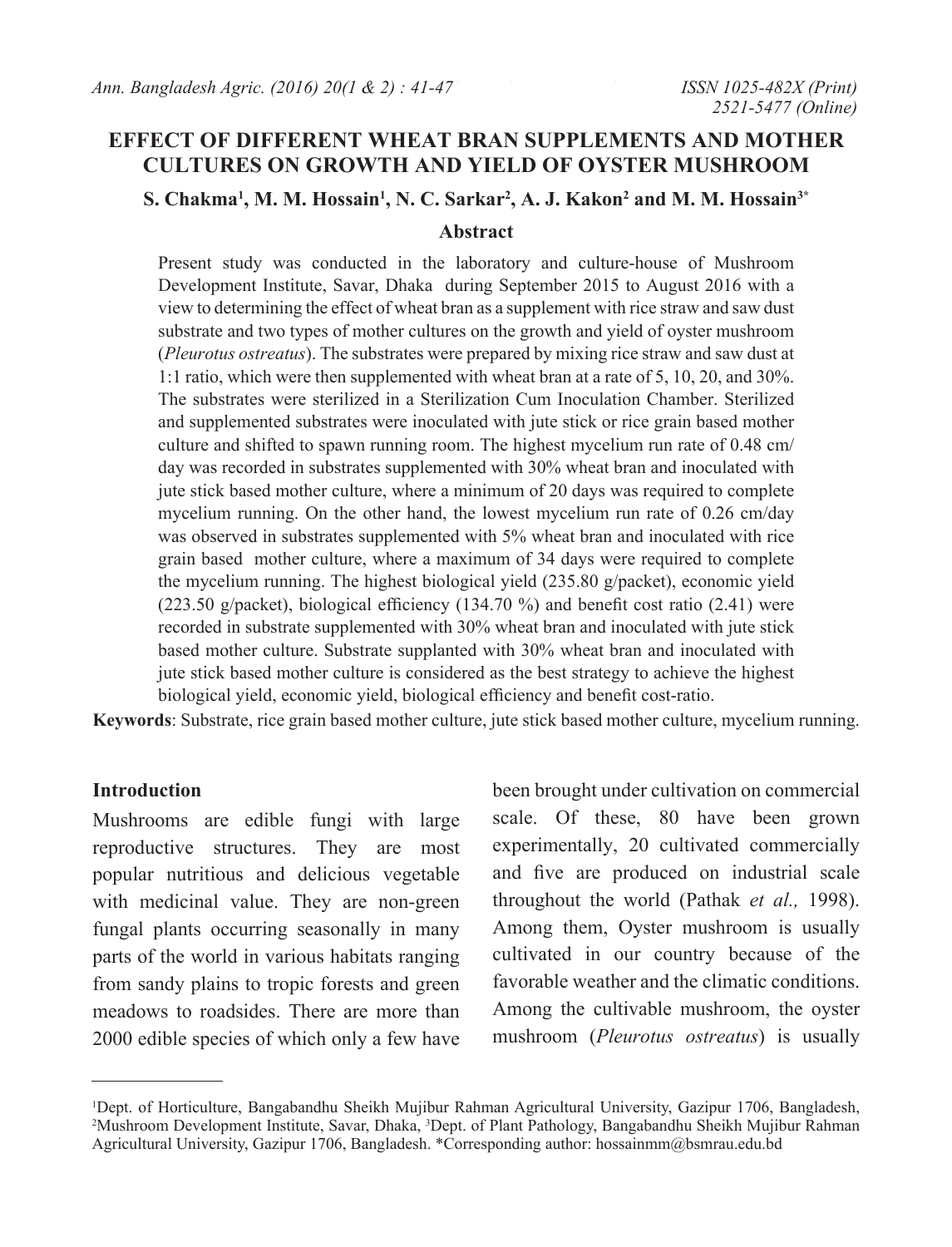cultivated in Bangladesh because of suitable climatic factors of the country. Mushrooms are rich in protein, minerals, vitamins, and essential amino acids (Sadler, 2003). Mushrooms have medicinal properties like anti-cancerous, anti-cholesterol and are active against hyper cholesterolemic, hypertension, diabetes, and other infections (Alam *et al.,* 2007).

Bangladesh is an agrarian country with increasing number of population, but the available land for cultivation of vegetables is decreasing day by day. In such situation, mushroom production can play an important role because it grows fast and does not require any fertile land. Substrate is an important item for growing mushroom. It grows on agrowastes like wheat or paddy straw, banana leaves, sugarcane baggasse and leaves, wheat bran, rice husk, sawdust, etc. (Sarker *et al.,* 2007). Substrates supplementation is commonly practiced to increase the productivity of mushroom (Moda *et al.,* 2005). Yoshida *et al*. (1993) reported the highest yield of mushroom in substrates (chopped straw or sawdust) mixed with wheat bran, rice bran, and bean curd at the rate of 45%. Sarker *et al.* (2008) achieved higher yield on waste paper and wheat straw using wheat bran and rice bran as supplements. The present experiment aimed at finding out the effect of different levels of wheat bran as supplement with basic substrate and the effect of two types of mother cultures on growth, biological and economic yield, biological efficiency and benefit-cost ratio.

# **Materials and Methods Location of experiment**

The experiment was conducted at the Mushroom Development Institute, Savar, Dhaka Bangladesh during September 2015 to August, 2016.

## **Preparation of basic substrate and treatment**

The basic substrate was prepared by mixing sun dried rice straw and saw dust. Rice straw was cut into small pieces (0.5-2.0 cm) and mixed with sawdust at 1:1 ratio. Four different levels of wheat bran viz. 5, 10, 20 and 30% (w/w) were added to rice straw and sawdust mixture as a supplement and then mixed. After preparation, the substrates were inoculated with jute stick mother cultures or colonized rice grain. Hence, there were altogether eight treatments. The experiment was laid out in a completely randomized design with three replications.

# **Preparation of jute stick based mother culture**

Jute sticks were cut into approximately 5 cm long pieces, soaked in water for 24 hours and washed thrice with water. Ten to 12 pieces of jute sticks were bundled together and kept in a polypropylene bag with mouth being closed tightly. The polypropylene bags containing jute stick pieces were sterilized in an autoclave at  $121^{\circ}$ C and  $1.0$  kg/cm<sup>2</sup> for 3.5 hours. After sterilization, jute stick pieces were allowed to cool at room temperature and inoculated aseptically with PDA culture of the mushroom fungus. The mother culture was kept at room temperature for 6-8 days for colonization.

# **Preparation of rice grain based mother culture**

Rice grains were boiled in water for 1 hour for sterilization and then kept for cooling. After cooling treated rice grains were inoculated with 12-15 blocks of PDA culture of oyster mushroom and mixed thoroughly. Three hundred gram of the mixture was poured in a single polypropylene bag and packed tightly using cotton plug. The bags were placed on the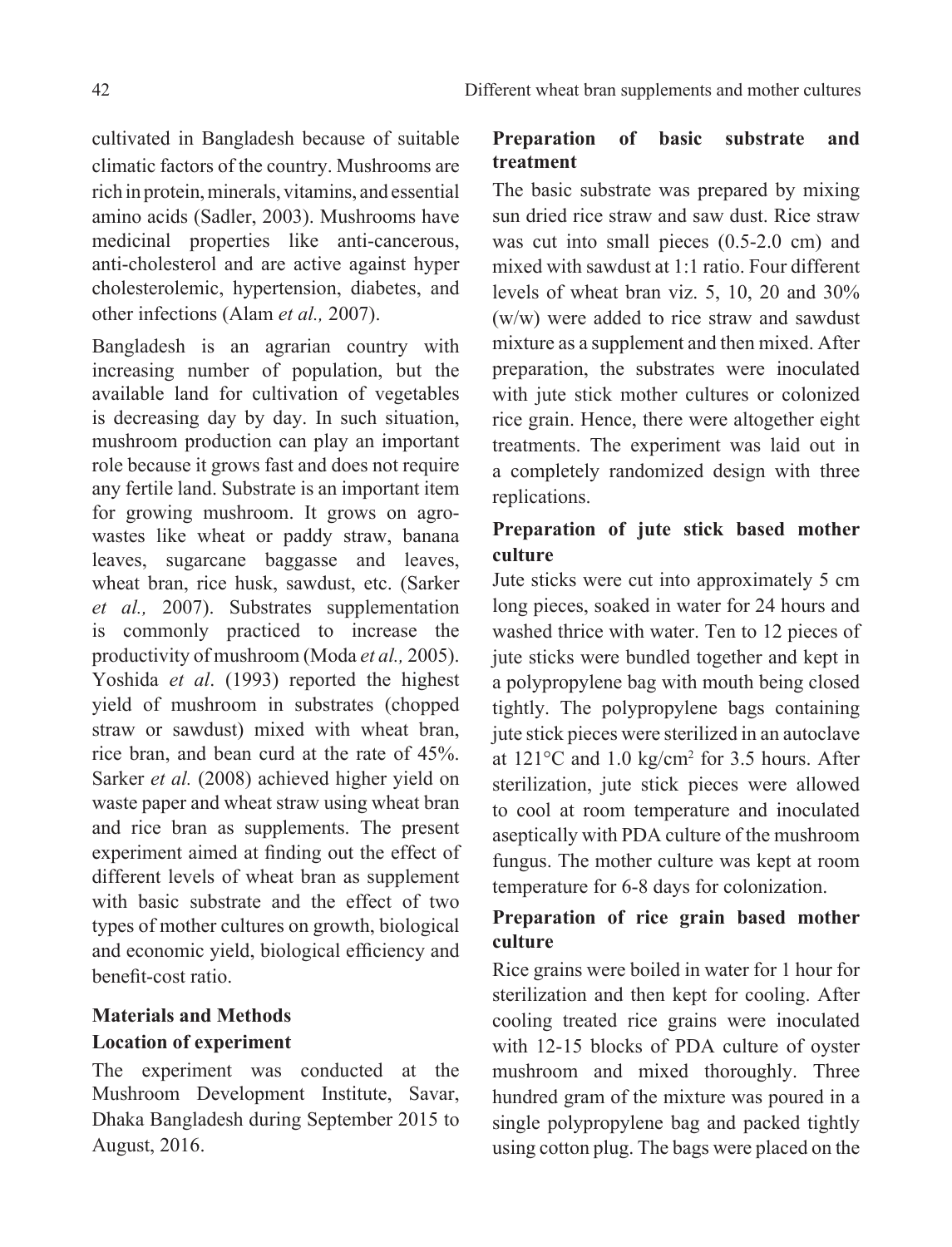laboratory desk at room temperature for 6 to 8 days in order to allow the fungus to colonize the grains. Fully colonized rice grains were used as mother culture to inoculate the spawn packet.

### **Preparation of spawn packet**

Water was added to the substrate mixture to adjust the moisture content at 60% and CaCO<sub>2</sub> was added at the rate of 0.2% (w/w) of the total mixture. A 500 g mixture of the dry substrate was poured in each polypropylene bag (17 cm  $\times$  25 cm). Each treatment was replicated three times and there were total 24 spawn packets. The spawn packets were sterilized by gas heat in a Sterilization Cum Incubation Chamber.

## **Inoculation of substrates by mother cultures**

Each spawn packet was inoculated with jute stick or rice grain based mother culture at the rate of two tea spoonful per packet. After inoculation, the packets were incubated in the laboratory at 25°C for 18 to 61 days. After completion of mycelium running, the polypropylene bags were cut open on both side by D-shaped cut  $(2.35 \text{ cm} \times 10.25 \text{ cm})$ and were sprayed with water using a sprayer to maintain high relative humidity in the culture house. The spray of water was discontinued a day before the harvest of the fruiting bodies.

#### **Collection and analysis of data**

The harvesting time varied depending on the levels of supplement. Data were collected on mycelium run rate, time to complete mycelium run rate, number of fruiting bodies/ packet, number of effective fruiting body/ packet, weight, length and diameter of stalk, diameter and thickness of pileus, biological and economic yield, biological efficiency and cost benefit ratio. Biological yield/g packet was measured by weighing the whole

cluster of fruiting body without removing the lower hard and dirty portion. Economic yield/g packet was recorded by weighing all the fruiting bodies in a packet after removing the lower hard and dirty portion. Biological efficiency was calculated by the following formula:

Biological Efficiency =  $\frac{\text{Total Biological weight} \times 100}{\text{Total Biological weight}}$ Total weight of substrate

The benefit cost ratio for different low cost substrates were computed based on present market price of mushroom and cost of different inputs in the markets. The recorded data were statistically analyzed by using MSTAT-C program and means were separated following least significant difference (LSD) test at 5% level of probability (Gomez and Gomez, 1984).

## **Results and Discussion**

### **Mycelium run rate**

Significantly the highest mycelium run rate (0.48 cm/day) was recorded at 30% wheat bran supplement and inoculated with jute stick based mother culture (Table 1). The second highest mycelium run rate was observed at 20% wheat bran supplement and inoculated with jute stick based mother culture, which was statistically similar to that of 30% wheat bran inoculated with rice grain based mother culture. The minimum mycelium run rate was recorded at five wheat bran supplements inoculated with rice grain mother culture. The results showed that jute stick based mother culture showed higher mycelium running than rice grain based mother culture, and mycelium run rate increases with higher level of wheat bran supplement. Jute sticks contain high nitrogen and lignin and also good source of cellulose (Rombaldo *et al*., 2014). The lignocellulosic materials may increase mycelium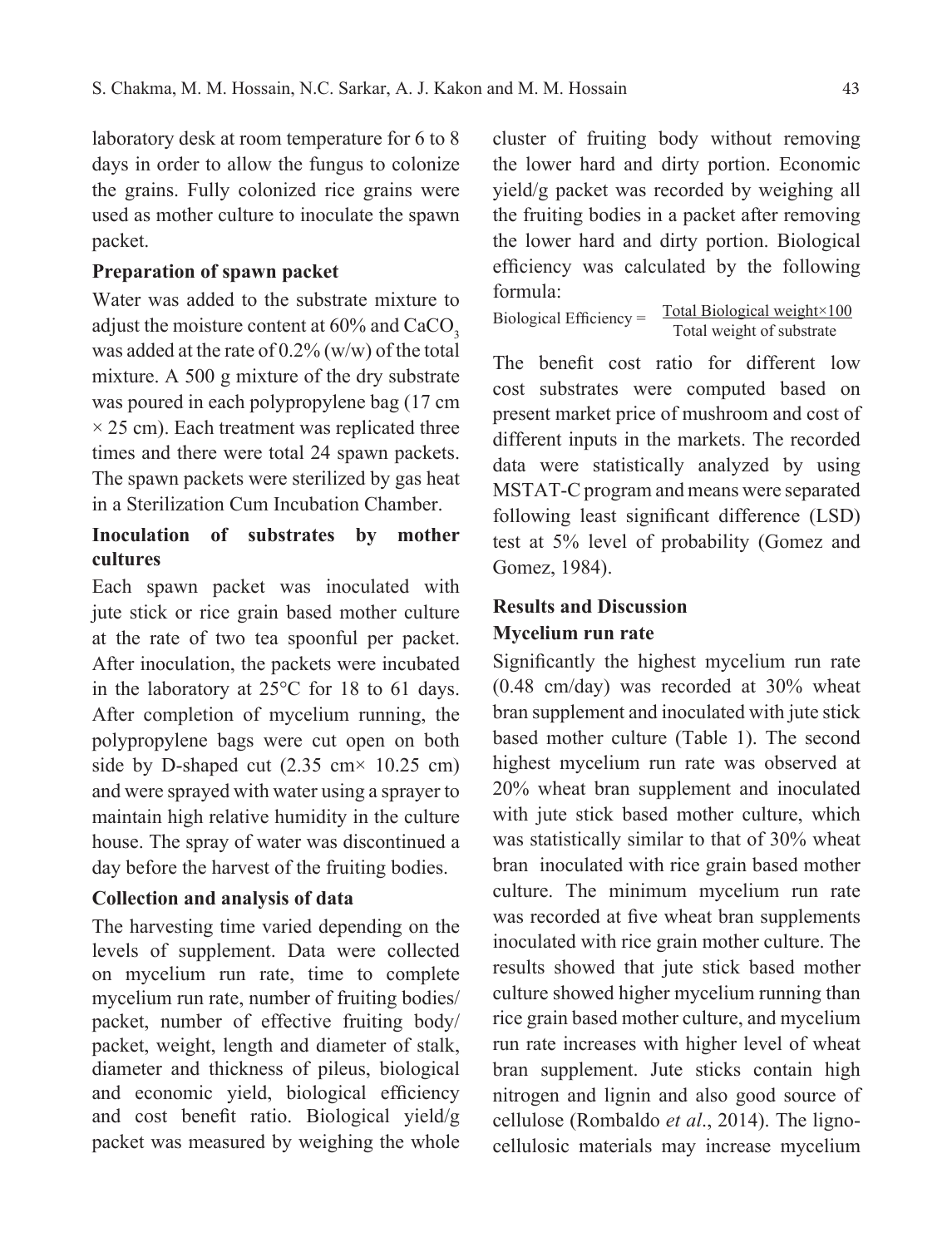| Mother culture | Level of wheat bran<br>supplement $(\% w/w)$ | Mycelium run rate<br>(cm/day) | Days required to complete<br>mycelium running |  |
|----------------|----------------------------------------------|-------------------------------|-----------------------------------------------|--|
|                | 30                                           | 0.48a                         | 20e                                           |  |
| Jute stick     | 20                                           | 0.391 b                       | 23d                                           |  |
|                | 10                                           | 0.362c                        | 25c                                           |  |
|                | 5                                            | 0.344d                        | 26c                                           |  |
|                | 30                                           | 0.38 <sub>b</sub>             | 28 <sub>b</sub>                               |  |
|                | 20                                           | 0.305 f                       | 29 <sub>b</sub>                               |  |
| Rice grain     | 10                                           | $0.270$ g                     | 33a                                           |  |
|                | 5                                            | 0.258h                        | 34a                                           |  |

**Table 1. Effect of two types of mother cultures and different levels of wheat bran supplements on the mycelium growth of oyster mushroom**

Values within the same column with a common letter (s) do not differ significantly  $(P=0.05)$ 

run rate and help produce good quality spawn packets. Use of jute stick based mother culture in a spawn packet appeared to induce mycelial growth equally from both lower and upper portion of spawn packets thereby mycelial growth completed within a short period of time. In rice grain based mother culture, mycelia started to grow from top to bottom which required longest time to complete the mycelial growth. Hasan *et al*. (2015) observed that the highest mycelium running (0.96 cm/day) was observed on sugarcane bagasse supplemented with 50% and the lowest (0.72 cm) on 0% level of wheat bran supplement. Sarker *et al.* (2008) reported that the biological and economic yield as well as the mycelium run rate of oyster mushroom increased gradually with the increased rate of wheat bran supplement up to 40% and started to decrease thereafter. Ali (2009) also reported that the highest mycelium running rate (0.96 cm/day) was observed on sugarcane bagasse supplemented with wheat bran at the rate of 40%.

## **Days to complete mycelium running**

Minimum 20 days were required to complete mycelium running at 30% wheat bran, which was followed by 23 days at 20% supplement, while maximum 34 days were required to complete mycelium running at 5% wheat bran, and 33 days was required at 10% wheat bran (Table 1). The findings of the present study are more or less similar to the reports to many other investigators. Sarker *et al*. (2007) found that any amount of molasses and wheat bran added to saw dust increased the mycelium growth and decreased days to complete mycelium running. Ali (2009) reported that the lowest time (3.23 days) was required from completion of primordia initiation to harvest. The findings of the present study on mycelium run rate and days to complete mycelium running were corroborated with the findings of previous workers (Sarker *et al.,* 2008; Ali*,* 2009; Hasan *et al.,* 2015). They found that the mycelium running of oyster mushroom was greatly influenced by wheat bran supplement.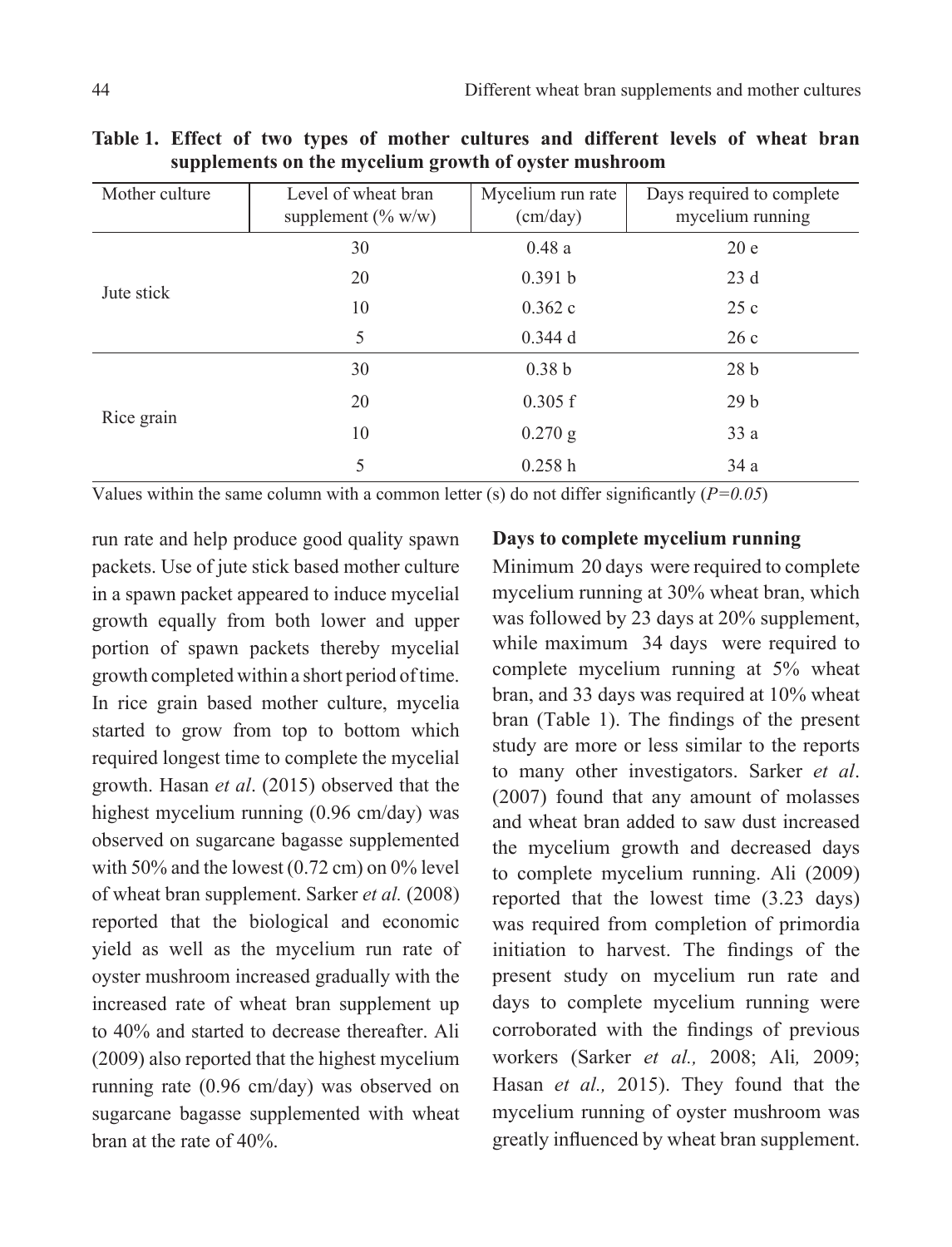### **Yield attributes of oyster mushroom**

**Number of fruiting bodies:** Maximum number of total fruiting bodies were recorded at 30% wheat bran inoculated with jute stick mother culture (JSMC) followed by that of spawn packed inoculated with rice grain mother culture (RGMC). The minimum number of total fruiting bodies were recorded from the substrate with 5% supplement and inoculated with RGMC, which was statistically similar to that with 5% supplement inoculated with JSMC. Significantly the highest number of effective fruiting bodies were found in substrate having 30% wheat bran followed by that with 20% wheat bran inoculated with JSMC, 30 and 20% wheat bran inoculated with RGMC. The number of effective fruiting bodies at 5% inoculated with JSMC and RGMC were statistically similar but significantly lower compared to other treatments**.** Wheat bran (30%) inoculated with JSMC was superior to RGMC because ligno-cellulosic materials not only increased total number of fruiting bodies,

but also increased total number of effective fruiting bodies **(**Table 2**)**.

**Length and diameter of stalk:** The length of stalk under different treatments ranged from 2.50 to 2.59 cm, where maximum length of stalk was observed in 30% wheat bran supplemented substrate inoculated with JSMC followed by that in 20% wheat bran supplement. All the wheat bran supplemented (5-30%) substrates inoculated with RGMC were statistically similar to each other. The diameter of stalk in these substrates ranged from 5.44 to 5.84 cm. Inoculation of wheat bran supplemented substrates by JSMC did not cause significant difference in length of stalk except those supplemented with 20% and 30% wheat bran (Table 2).

**Diameter and thickness of pileus:** Diameter of the pileus ranged from 5.40 to 5.86 cm. The highest diameter of pileus was found in substrate having 30% wheat bran, which was statistically similar to that of the other three levels of the supplement inoculated with

| Mother  | Level of   | No. of     | No. of             | Length            | Diameter           | Diameter  | <b>Thickness</b> |
|---------|------------|------------|--------------------|-------------------|--------------------|-----------|------------------|
| culture | wheat bran | fruiting-  | effective          | of                | of stalk           | of pileus | of pileus        |
|         | supplement | bodies/pkt | fruiting-          | stalk             | (cm)               | (cm)      | (cm)             |
|         | $(\% w/w)$ |            | bodies/pkt         | (cm)              |                    |           |                  |
| Jute    | 30         | 87.50 a    | 75.50 a            | 2.59a             | 5.59abc            | 5.62abcd  | $0.99$ ab        |
| stick   | 20         | 76.50c     | 68.50 <sub>b</sub> | $2.57$ ab         | 5.44bc             | 5.58bcd   | 0.90c            |
|         | 10         | 63.50 d    | 56.50c             | 2.56 <sub>b</sub> | 5.45 <sub>bc</sub> | 5.54cd    | 0.80d            |
|         | 5          | 57.50 e    | 45.50 d            | 2.50c             | 5.78a              | 5.40d     | 0.79d            |
| Rice    | 30         | 84.50 b    | 66.50 b            | 2.52c             | 5.84a              | 5.86a     | $0.96$ ab        |
| grain   | 20         | 77.50c     | 65.50 b            | 2.52c             | 5.80a              | 5.78abc   | $0.91$ bc        |
|         | 10         | 64.50 d    | 53.50c             | 2.51c             | 5.80a              | 5.83ab    | 0.89c            |
|         | 5          | 56.50 e    | 48.50 d            | 2.51c             | 5.74ab             | 5.67abcd  | 0.80d            |

**Table 2. Effect of two types of mother cultures and different levels of wheat bran**  supplement to rice straw and saw dust substrates mixed with CaCO<sub>3</sub> at 0.2% on **yield attributes of oyster mushroom**

Values within the same column with a common letter(s) do not differ significantly  $(P=0.05)$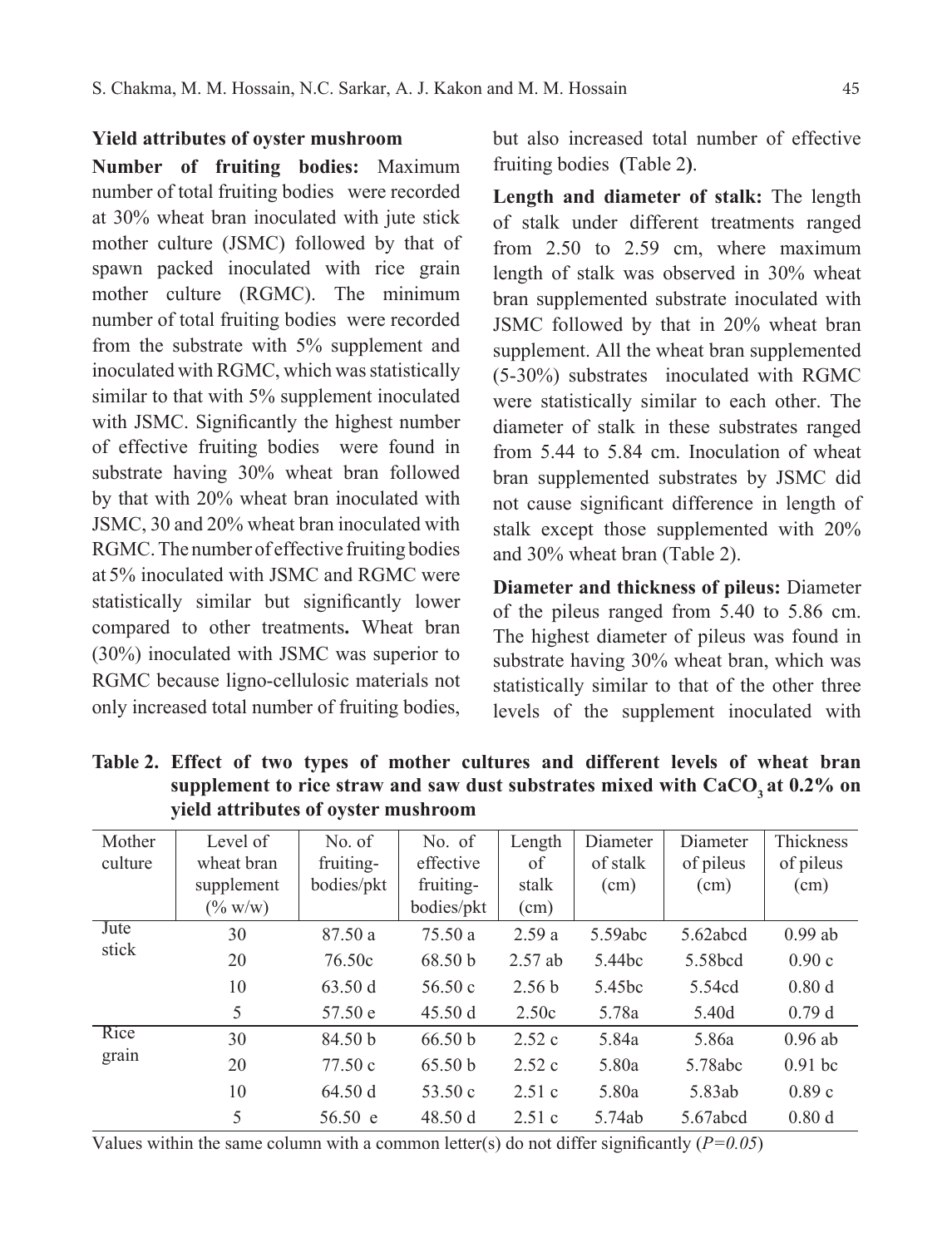RGMC and 30% supplement but inoculated with JSMC. Thickness of the pileus ranged from 0.79 to 0.99 cm. The maximum pileus thickness was found in substrate supplemented with 30% wheat bran, which was not significantly different from treatments having 20% supplement and inoculated with JSMC of 30, 20, and 10% supplement inoculated with RGMC (Table 2).

# **Yield and benefit cost ratio of oyster mushroom**

Biological yield, biological efficiency and economic yield of oyster mushroom were observed to be 161.75-235.80 g/packet and 92.43 -134.70% and 155.85 -223.50 g/ packet, respectively. The biological yield at 30% supplement inoculated with JSMC was significantly higher compared to that of other levels of supplement followed by that with 30% supplement inoculated with RGMC. The biological yield of mushroom at 5 and 20% was statistically different and significantly lower compared to that at 30% supplement irrespective of two mother cultures. Identical

trends in influence of different levels of supplement were recorded in case of biological efficiency and economic yield. The highest benefit cost ratio of 2.41 was obtained with 30% supplement and inoculated with JSMC, which was followed by that with 30% supplement inoculated with RGMC and 20% supplement inoculated with JSMC. The lowest benefit-cost ratio of 1.97 was achieved with 5% wheat bran supplement and inoculation with RGMC **(**Table 3**).**

## **Conclusion**

In the present investigation, the effect of different levels of wheat bran supplement in basic substrate and inoculation with two different types of mother cultures on the growth and yield of oyster mushroom (*Pleurotus ostreatus*) was studied, and the highest mycelium and minimum days to complete mycelium running were observed at 30% wheat bran supplement and inoculation with jute stick based mother culture. Similarly, highest biological yield, economic

| Mother<br>culture | Level of<br>wheat bran<br>supplement<br>$(\% w/w)$ | Biological<br>yield $(g/\text{pkt})$ | Economic yield<br>$(g/\text{pkt})$ | Biological<br>efficiency<br>$(\%)$ | <b>Benefit Cost</b><br>Ratio |
|-------------------|----------------------------------------------------|--------------------------------------|------------------------------------|------------------------------------|------------------------------|
| Jute stick        | 30                                                 | 235.8a                               | 223.50a                            | 134.70a                            | 2.41                         |
|                   | 20                                                 | 199.25c                              | 186.25c                            | 113.90 b                           | 2.13                         |
|                   | 10                                                 | 175.75 e                             | 166.75 d                           | 100.40c                            | 2.02                         |
|                   | 5                                                  | 167.80 g                             | 156.72 e                           | 95.89c                             | 1.98                         |
| Rice grain        | 30                                                 | 224.70 <sub>b</sub>                  | 215.50 <sub>b</sub>                | 128.40a                            | 2.32                         |
|                   | 20                                                 | 194.60 d                             | 184.55 c                           | 111.20 b                           | 2.11                         |
|                   | 10                                                 | 173.80 f                             | 164.78d                            | 99.31c                             | 2.00                         |
|                   | 5                                                  | 161.75 h                             | 155.85 e                           | 92.43c                             | 1.97                         |

**Table 3. Effect of two types of mother cultures and different levels of wheat bran supplement**  added to rice straw and saw dust substrates mixed with CaCO<sub>3</sub> at 0.2% on yield **and benefit cost ratio of oyster mushroom**

Values within the same column with a common letter(s) do not differ significantly  $(P=0.05)$